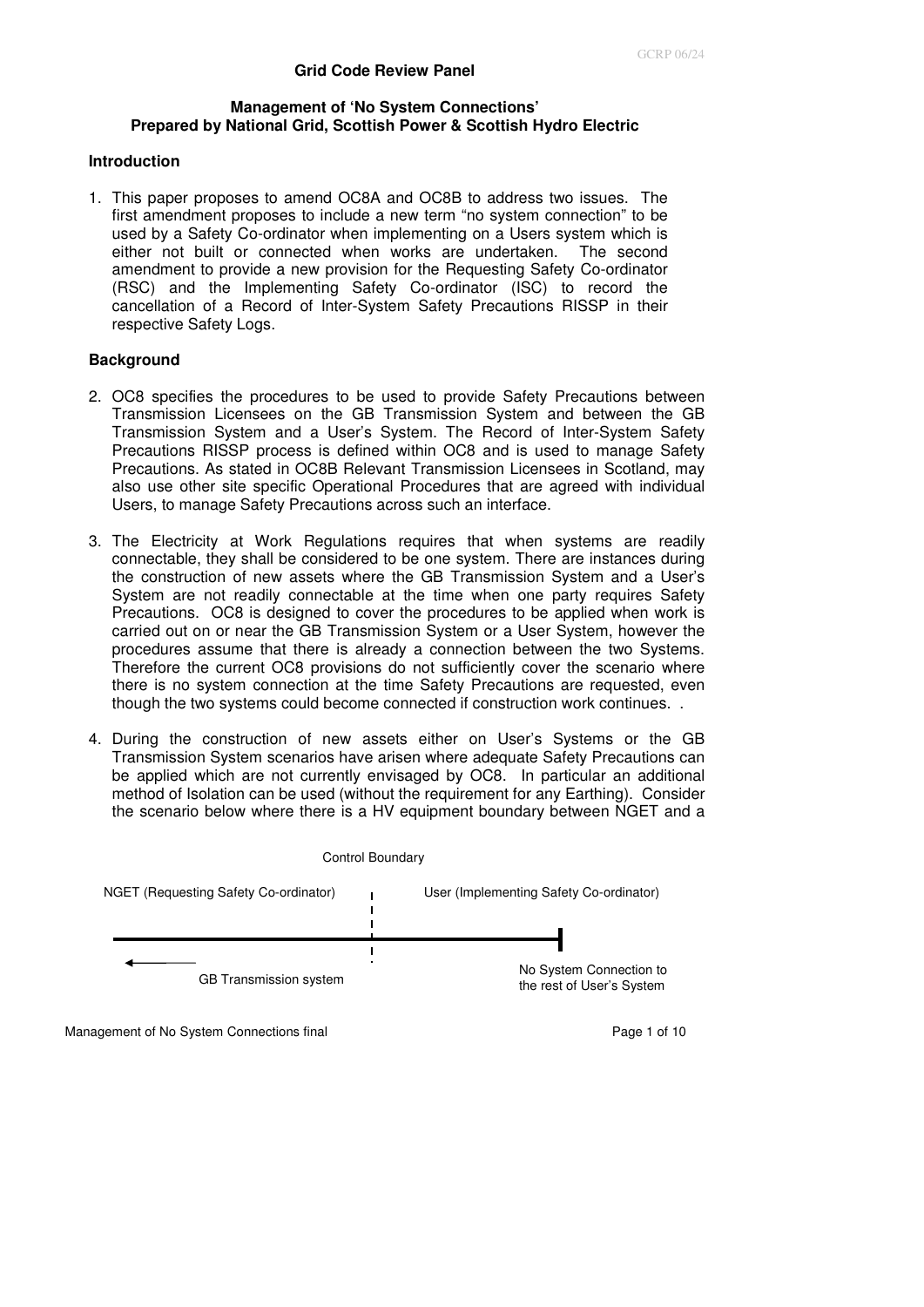User. NGET will request Safety Precautions from the User. The equipment on the User side of the boundary has no provision to apply a Caution Notice and / or Earthing because such equipment is not fully constructed. With the advent of gas insulated connections to Users this circumstance is not uncommon.

5. The Requesting Safety Co-ordinator (RSC) rightly requires confidence that the Implementing Safety Co-ordinator (ISC) has control measures in place to ensure that the conditions of Safety Precautions quoted on a RISSP shall not change.

#### **Problem overview**

- 6. There are currently two identified issues with OC8A and OC8B, firstly under the current governance arrangements Safety Precautions as defined within the Grid Code can only be quoted on a RISSP. In the above example, it is not possible for the ISC to quote Safety Precautions on his side of the boundary. While a sufficient air gap, with a Caution Notice applied, can be utilised as a Point of Isolation in this particular scenario there is no physical location to attach a Caution Notice to. This would then result in no ability to apply required Earthing to achieve Safety from the System.
- 7. There is no Grid Code guidance on how Safety Co-ordinators shall record how to give or receive instructions from Users where it is not possible to apply Caution Notices and / or Earthing.
- 8. A "No System Connection" is where two systems are completely disconnected from each other and can be regarded from the management of Safety Precautions as independent from each other. The term "No System Connection" is not currently defined within the Grid Code.
- 9. As the ISC apparatus is not substantially built there is no means of providing any Isolation / Earthing across the control boundary. As there is currently no method in OC 8 to deal with this, the current RISSP process has been used to record a "No System Connection" when another party has equipment which has not been substantially built.
- 10. To provide sufficient confidence to the RSC, if the "No System Connection" is to be preserved by the ISC using a RISSP the form should require a statement of the control measures the ISC has in place to prevent the equipment quoted on the RISSP from becoming connected to the rest of the ISC's System
- 11. A mechanism is required to allow section 1.2 of the RISSP to quote a 'No System Connection' and to detail the control measures the ISC has in place to prevent the equipment quoted in the RISSP becoming connected to the rest of the ISC's System.
- 12. Secondly, there is currently no requirement in the Grid Code for the ISC and RSC to record the cancellation of a RISSP in their respective Safety Logs. It is proposed that this should be included.

### **Proposed solution**

13. To include in OC8 (and not in the Glossary and Definitions) a new definition 'No System Connection' and amend the definition of Isolation to make reference to No System Connection being a method of achieving Isolation. To clarify that the change

Management of No System Connections final example 2 of 10 Page 2 of 10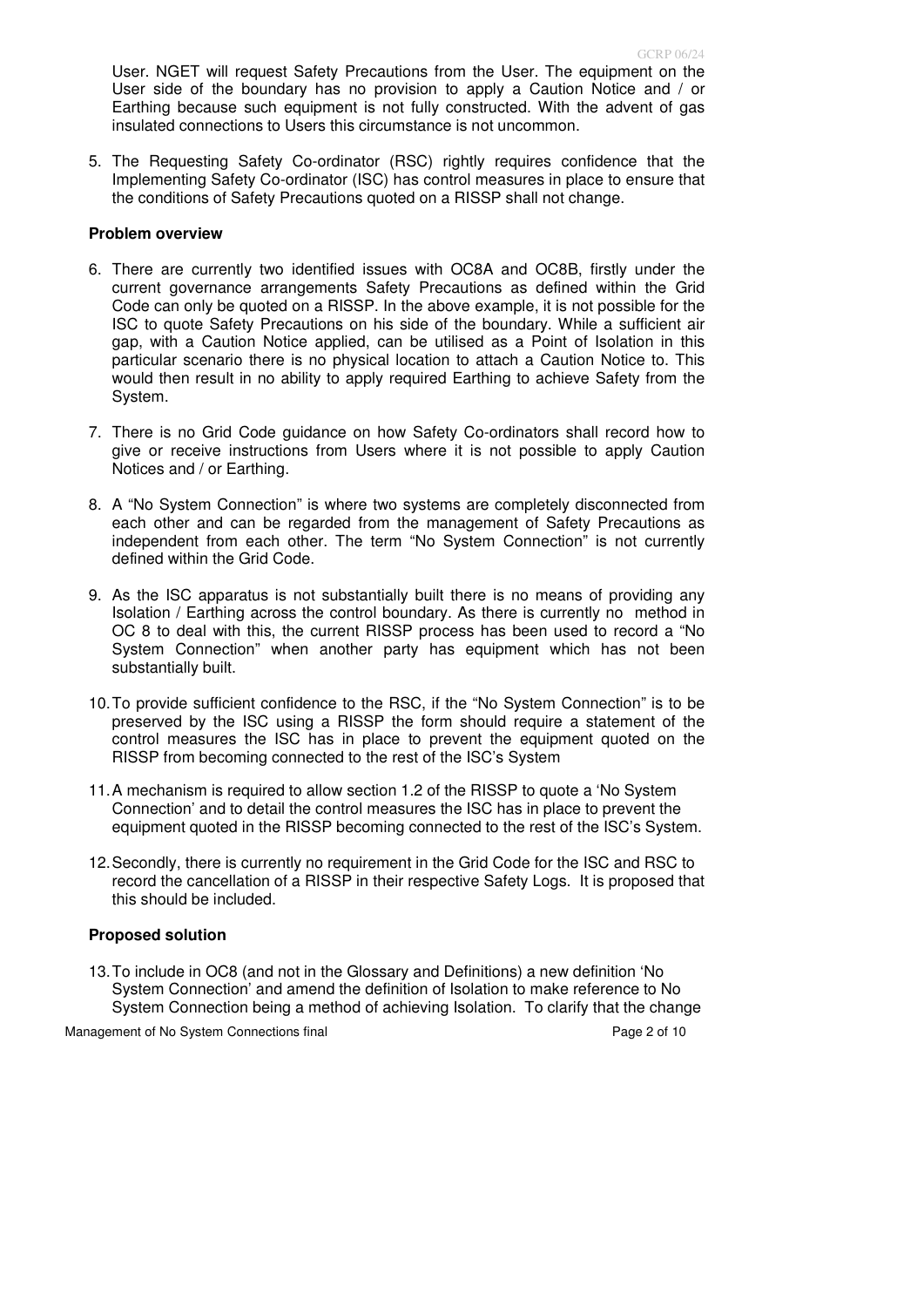in the definition of Isolation only applies to its use in OC8. Amendments to OC8A.5.2.2 and OC8B.5.2.2, please refer to the draft legal text attached to this paper.

- 14. The intention is that the term No System Connection is only to be used as a further method of Isolation such that the RISSP process can be utilised in the situation where the two relevant systems are not connected [because the assets which would effect the connection are still being constructed] but could become so. As such the definition of Isolation to include reference to No System Connection has only been amended in OC8 and the definition for Isolation as it applies to the rest of the Grid Code remains unchanged.
- 15. To address the issue regarding the recording of the cancellation of the RISSP in Safety Logs an amendment to OC8A.5.5.3 and to OC8B5.5.3 is required.

### **Recommendation**

16. The Grid Code Review Panel are invited to approve the issuing of a consultation paper on the above proposals by National Grid, please refer to the draft legal text attached to this paper.

Management of No System Connections final example 3 of 10 and Page 3 of 10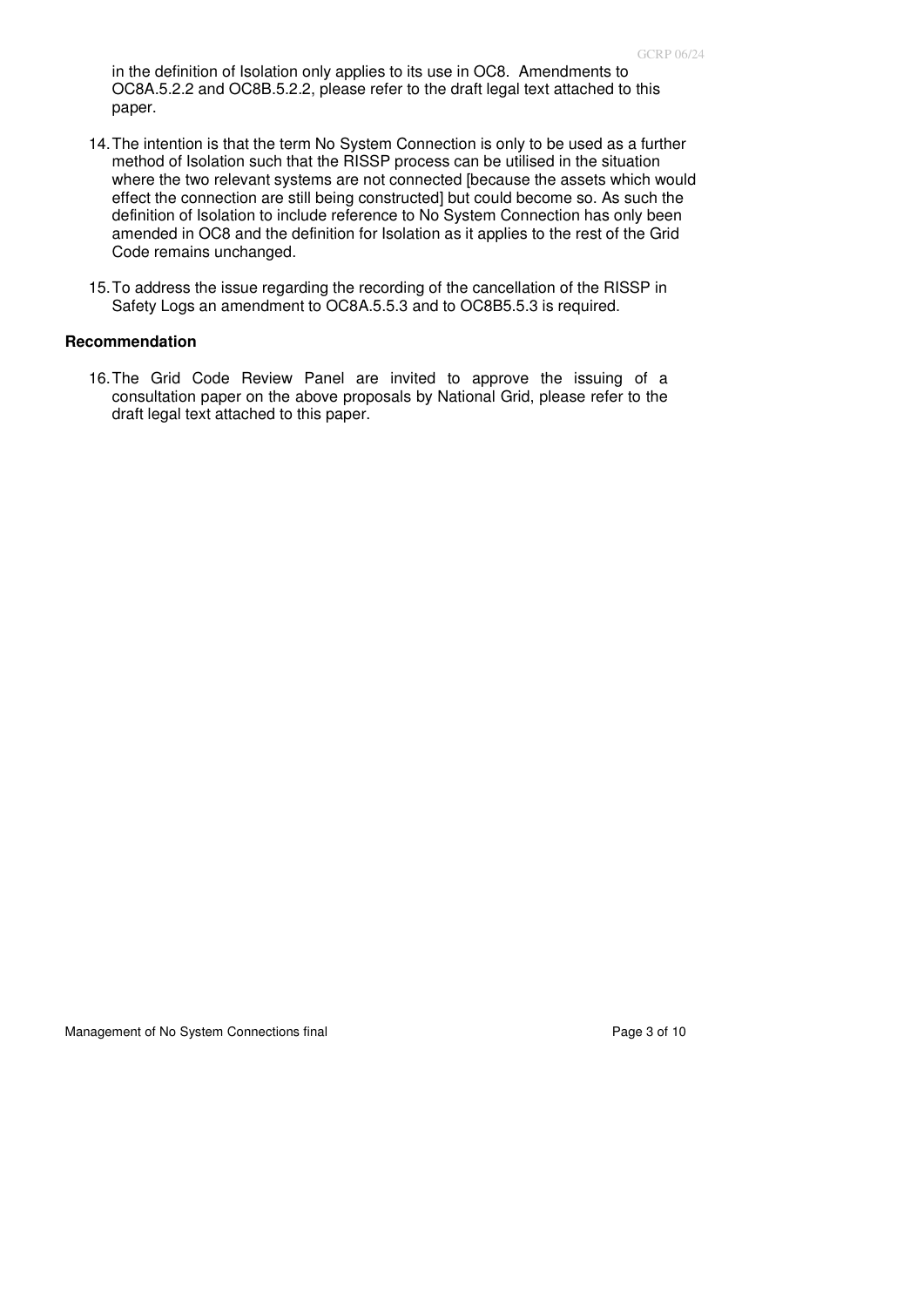#### **Annex - Proposed Grid Code Legal Text**

- OC8A.1.6 Defined terms
- OC8A.1.6.1 **Users** should bear in mind that in **OC8** only, in order that **OC8** reads more easily with the terminology used in certain **Safety Rules**, the term "**HV Apparatus**" is defined more restrictively and is used accordingly in **OC8A. Users** should, therefore, exercise caution in relation to this term when reading and using **OC8A.** In addition in **OC8A** only, the term "**Isolation**" includes reference to "**No System Connection**".
- OC8A.1.6.2 In **OC8A** only the following terms shall have the following meanings:
	- (1) "**HV Apparatus**" means **High Voltage** electrical circuits forming part of a **System**, on which **Safety From The System** may be required or on which **Safety Precautions** may be applied to allow work to be carried out on a **System**.
	- (2) "**Isolation**" means the disconnection of **Apparatus** from the remainder of the **System** in which that **Apparatus** is situated:
		- (A) by either of the following:
		- (a) an **Isolating Device** maintained in an isolating position. The isolating position must either be:
			- (i) maintained by immobilising and **Locking** the **Isolating Device** in the isolating position and affixing a **Caution Notice** to it. Where the **Isolating Device** is **Locked** with a **Safety Key**, the **Safety Key** must be secured in a **Key Safe** and the **Key Safe Key** must be, where reasonably practicable, given to the authorised site representative of the **Requesting Safety Co-Ordinator** and is to be retained in safe custody. Where not reasonably practicable the **Key Safe Key** must be retained by the authorised site representative of the **Implementing Safety Co-Ordinator** in safe custody; or
			- (ii) maintained and/or secured by such other method which must be in accordance with the **Local Safety Instructions** of **NGET** or that **User**, as the case may be; or
		- (b) an adequate physical separation which must be in accordance with, and maintained by, the method set out in the **Local Safety Instructions** of **NGET** or that **User**, as the case may be, and, if it is a part of that method, a **Caution Notice** must be placed at the point of separation,
		- Or
		- (B) for the purposes only of the **RISSP** procedure, as a result of **No System Connection** due to the configuration of the **Implementing Safety Coordinators System.** In such circumstances there will be no requirement to provide **Earthing.**
	- (3) "**Earthing**" means a way of providing a connection between conductors and earth by an **Earthing Device** which is either:
		- (i) immobilised and **Locked** in the earthing position. Where the **Earthing Device** is **Locked** with a **Safety Key**, the **Safety Key** must be secured in a **Key Safe** and the **Key Safe Key** must be, where reasonably practicable, given to the authorised site representative of the **Requesting Safety Co-**

Management of No System Connections final example 2 and the example 2 and the Page 4 of 10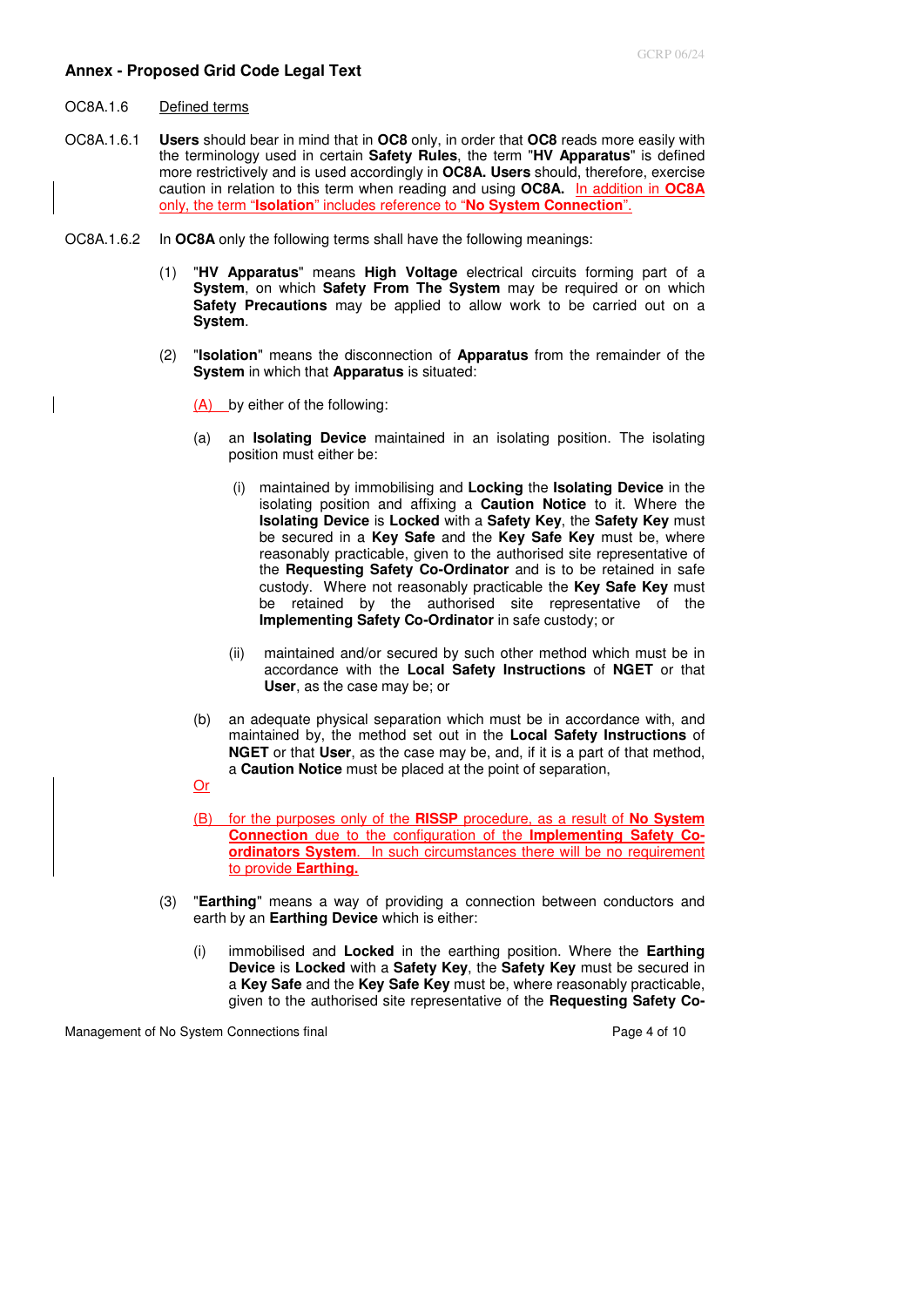**Ordinator** and is to be retained in safe custody. Where not reasonably practicable the **Key Safe Key** must be retained by the authorised site representative of the **Implementing Safety Co-Ordinator** in safe custody; or

- (ii) maintained and/or secured in position by such other method which must be in accordance with the **Local Safety Instructions** of **NGET** or that **User** as the case may be.
- (4) **"No System Connection"** means an **Implementing Safety Coordinators System** which is connected to the **Requesting Safety Coordinators System** and is not connected to, and will not, for the duration of the **Safety Precaution**, be connected to a source of electrical energy or to any other part of the **Implementing Safety Co-ordinators System**.
- OC8A.1.6.3 For the purpose of the co-ordination of safety relating to **HV Apparatus** the term **"Safety Precautions"** means **Isolation** and/or **Earthing.**

…………………………………………………………………………………………………………………

- OC8A.5.2.2 The **Implementing Safety Co-ordinator** shall confirm to the **Requesting Safety Coordinator** that the agreed **Isolation** has been established, and identify the **Requesting Safety Co-ordinator's HV Apparatus** up to the **Connection Point**, for which the **Isolation** has been provided. The confirmation shall specify:
	- (a) for each **Location**, the identity (by means of **HV Apparatus** name, nomenclature and numbering or position, as applicable) of each point of **Isolation**;
	- (b) whether **Isolation** has been achieved by an **Isolating Device** in the isolating position or by an adequate physical separation or as a result of **No System Connection**;
	- (c) where an **Isolating Device** has been used whether the isolating position is either :
		- (i) maintained by immobilising and **Locking** the **Isolating Device** in the isolating position and affixing a **Caution Notice** to it. Where the **Isolating Device** has been **Locked** with a **Safety Key**, the confirmation shall specify that the **Safety Key** has been secured in a **Key Safe** and the **Key Safe Key** has been given to the authorised site representative of the **Requesting Safety Co-ordinator** where reasonably practicable and is to be retained in safe custody. Where not reasonably practicable (including where **Earthing** has been requested in OC8A.5.1), the confirmation shall specify that the **Key Safe Key** will be retained by the authorised site representative of the **Implementing Safety Co-ordinator** in safe custody; or
		- (ii) maintained and/or secured by such other method which must be in accordance with the **Local Safety Instructions** of **NGET** or that **User**, as the case may be; and
	- (d) where an adequate physical separation has been used that it will be in $\cdot$ accordance with, and maintained by, the method set out in the **Local Safety Instructions** of **NGET** or that **User**, as the case may be, and, if it is a part of that method, that a **Caution Notice** has been placed at the point of separation; and

Management of No System Connections final example 3 and 20 years of 10 years and Page 5 of 10

Formatted: Bullets and Numbering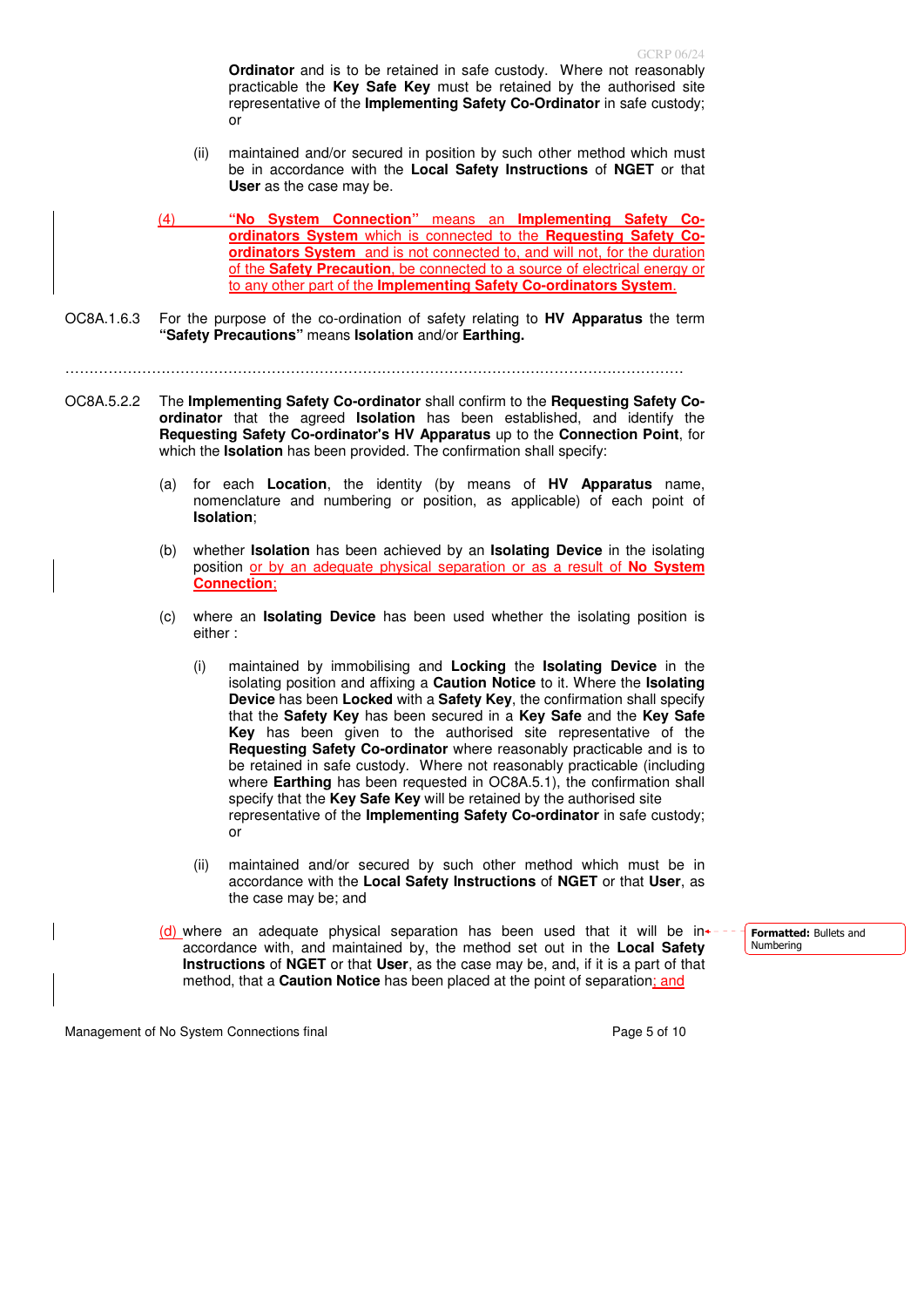- Formatted: Bullets and Numbering
- (e) where as a result of **No System Connection** what the control measures are that the **Implementing Safety Co-ordinator** has put in place to prevent the equipment quoted on the **RISSP** from being connected to a source of electrical energy or from becoming connected to the rest of the **Implementing Safety Coordinator's System** .

The confirmation of **Isolation** shall be recorded in the respective **Safety Logs**.

OC8A.5.5.3 The **Requesting Safety Co-ordinator** and the relevant **Implementing Safety Coordinator** shall then respectively complete Part 2.1 of their respective RISSP-R and RISSP-I forms and shall then exchange details. The details being exchanged shall include their respective names and time and date. On completion of the exchange of details the respective **RISSP** is cancelled. The removal of **Safety Precautions** is as set out in OC8A.5.5.4 and OC8A.5.5.5. Cancellation of the **RISSP** shall be recorded in the respective **Safety Logs**.

…………………………………………………………………………………………………………………….

OC8A Appendix C3 to be inserted. See the flow charts below.

…………………………………………………………………………………………………………………….

. The contract of the contract of the contract of the contract of the contract of the contract of the contract of the contract of the contract of the contract of the contract of the contract of the contract of the contrac

- OC8B.1.7 Defined terms
- OC8B.1.7.1 **Users** should bear in mind that in **OC8** only, in order that **OC8** reads more easily with the terminology used in certain **Safety Rules**, the term "**HV Apparatus**" is defined more restrictively and is used accordingly in **OC8B. Users** should, therefore, exercise caution in relation to this term when reading and using **OC8B.** In addition in **OC8B** only, the term "**Isolation**" includes reference to "**No System Connection**".
- OC8B.1.7.2 In **OC8** only the following terms shall have the following meanings:
	- (1) "**HV Apparatus**" means **High Voltage** electrical circuits forming part of a **System**, on which **Safety From The System** may be required or on which **Safety Precautions** may be applied to allow work to be carried out on a **System**.
	- (2) "**Isolation**" means the disconnection of **Apparatus** from the remainder of the **System** in which that **Apparatus** is situated:

(A) by either of the following:

- (a) an **Isolating Device** maintained in an isolating position. The isolating position must either be:
	- (i) maintained by immobilising and **Locking** the **Isolating Device** in the isolating position and affixing a **Caution Notice** to it. Where the **Isolating Device** is **Locked** with a **Safety Key**, the **Safety Key** must be secured in a **Key Safe** and the **Key Safe Key** must be given to the authorised site representative of the **Requesting Safety Coordinator** where reasonably practicable and is to be retained in safe custody. Where not reasonably practicable the **Key Safe Key** must be retained by the authorised site representative of the **Implementing Safety Co-ordinator** in safe custody; or
	- (ii) maintained and/or secured by such other method which must be in accordance with the **Safety Rules** of the **Relevant Transmission Licensee** or that **User**, as the case may be; or

Management of No System Connections final example 20 and 20 and 20 and 20 and 20 and 20 and 20 and 20 and 20 and 20 and 20 and 20 and 20 and 20 and 20 and 20 and 20 and 20 and 20 and 20 and 20 and 20 and 20 and 20 and 20 a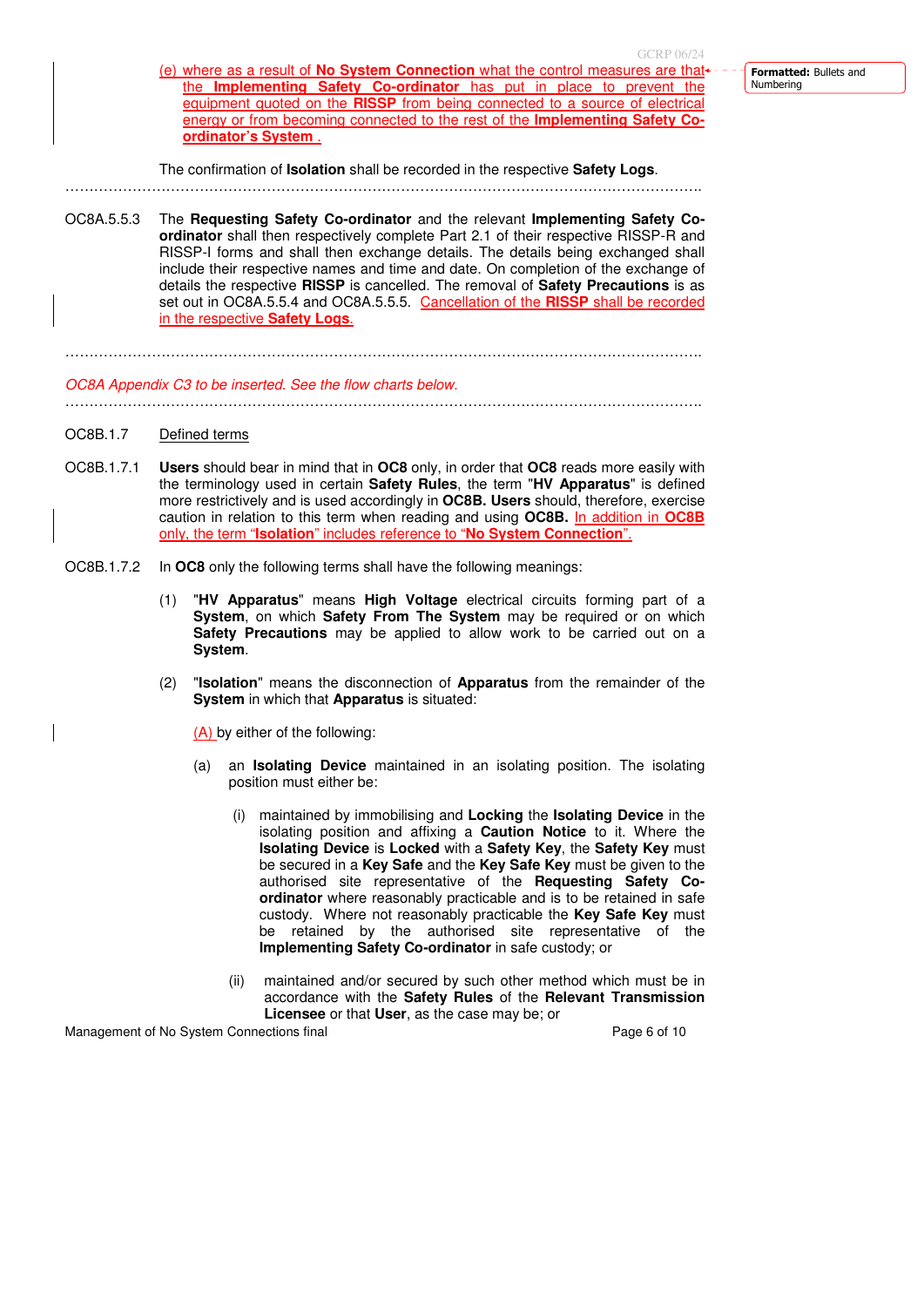(b) an adequate physical separation which must be in accordance with, and maintained by, the method set out in the **Safety Rules** of the **Relevant Transmission Licensee** or that **User**, as the case may be, and, if it is part of that method, a **Caution Notice** must be placed at the point of separation,

```
Or
```
- (B) for the purposes only of the **RISSP** procedure, as a result of **No System Connection** due to the configuration of the **Implementing Safety Coordinators System**. In such circumstances there will be no requirement to provide **Earthing.**
- (3) "**Earthing**" means a way of providing a connection between conductors and earth by an **Earthing Device** which is either:
	- (i) immobilised and **Locked** in the earthing position. Where the **Earthing Device** is **Locked** with a **Safety Key**, the **Safety Key** must be secured in a **Key Safe** and the **Key Safe Key** must be given to the authorised site representative of the **Requesting Safety Co-ordinator** where reasonably practicable and is to be retained in safe custody. Where not reasonably practicable the **Key Safe Key** must be retained by the authorised site representative of the **Implementing Safety Co-ordinator** in safe custody; or
	- (iii) maintained and/or secured in position by such other method which must be in accordance with the **Safety Rules** of the **Relevant Transmission Licensee** or that **User** as the case may be.
- (4) "**No System Connection**" means an **Implementing Safety Co-ordinators System** which is connected to the **Requesting Safety Co-ordinators System** and is not connected to, and will not, for the duration of the **Safety Precaution**, be connected to a source of electrical energy or to any other part of the **Implementing Safety Co-ordinators System**.
- OC8B.1.7.3 For the purpose of the co-ordination of safety relating to **HV Apparatus** the term **"Safety Precautions"** means **Isolation** and/or **Earthing.**
- …………………………………………………………………………………………………………………
- OC8B.5.2.2 The **Implementing Safety Co-ordinator** shall confirm to the **Requesting Safety Coordinator** that the agreed **Isolation** has been established, and identify the **Requesting Safety Co-ordinator's HV Apparatus** up to the **Connection Point**, for which the **Isolation** has been provided. The confirmation shall specify:
	- (a) for each **Location**, the identity (by means of **HV Apparatus** name, nomenclature and numbering or position, as applicable) of each point of **Isolation**;
	- (b) whether **Isolation** has been achieved by an **Isolating Device** in the isolating position or by an adequate physical separation or as a result of **No System Connection**;
	- (c) where an **Isolating Device** has been used whether the isolating position is either :

Management of No System Connections final example 2 and the Page 7 of 10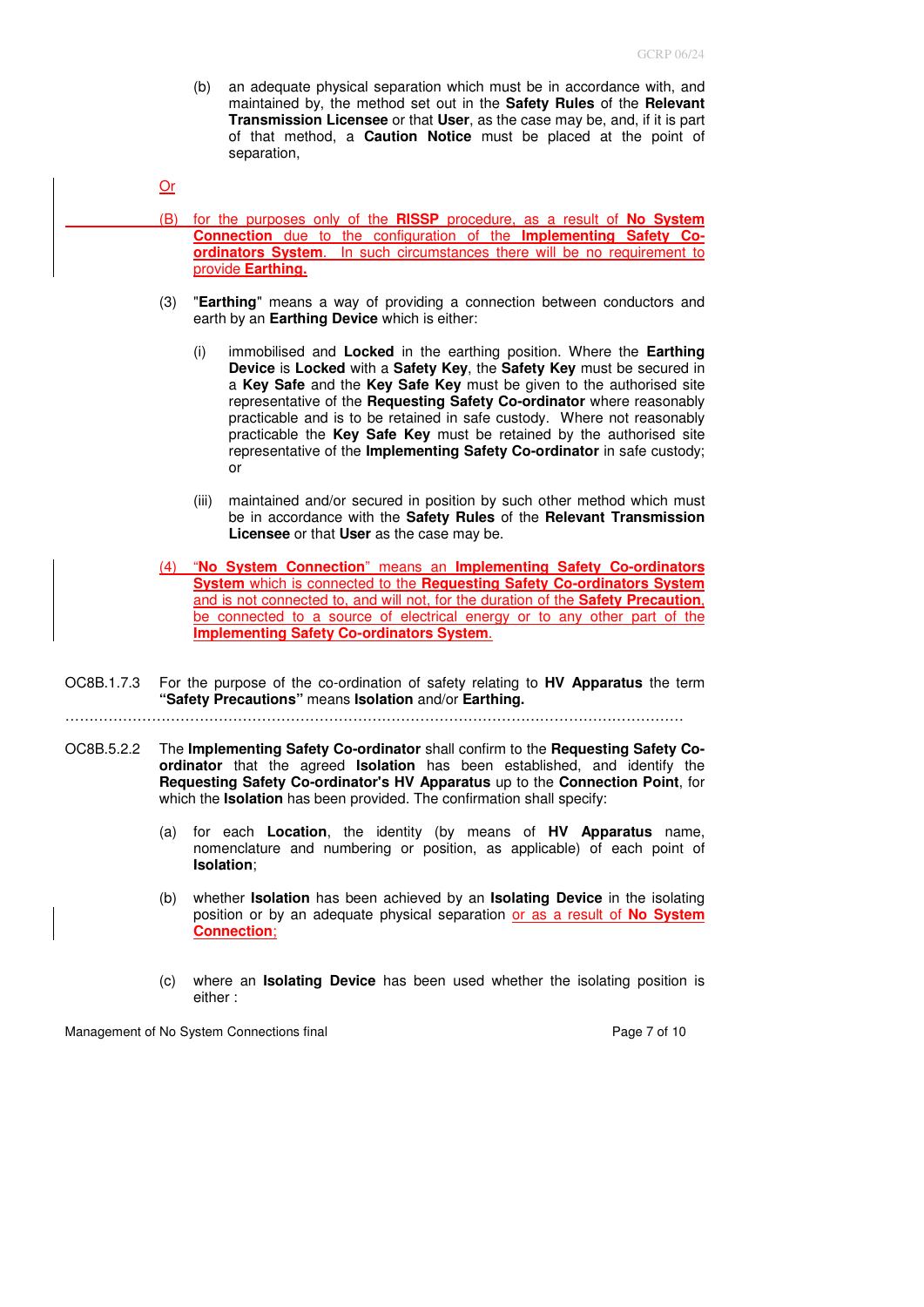- (i) maintained by immobilising and **Locking** the **Isolating Device** in the isolating position and affixing a **Caution Notice** to it. Where the **Isolating Device** has been **Locked** with a **Safety Key**, the confirmation shall specify that the **Safety Key** has been secured in a **Key Safe** and the **Key Safe Key** has been given to the authorised site reresentative of the **Requesting Safety Co-ordinator** where reasonably practicable and is to be retained in safe custody. Where not reasonably practicable (including where **Earthing** has been requested in OC8B.5.1), the confirmation shall specify that the **Key Safe Key** will be retained by the authorised site representative of the **Implementing Safety Co-ordinator** in safe custody; or
- (ii) maintained and/or secured by such other method which must be in accordance with the **Safety Rules** of the **Relevant Transmission Licensee** or that **User**, as the case may be; and
- $(d)$  where an adequate physical separation has been used that it will be in accordance with, and maintained by, the method set out in the **Safety Rules** of the **Relevant Transmission Licensee** or that **User**, as the case may be, and, if it is a part of that method, that a **Caution Notice** has been placed at the point of separation; and

(e) where as a result of **No System Connection** what the control measures are that the **Implementing Safety Co-ordinator** has put in place to prevent the equipment quoted on the **RISSP** from being connected to a source of electrical energy or from becoming connected to the rest of the **Implementing Safety Coordinator's System** .

The confirmation of **Isolation** shall be recorded in the respective **Safety Logs**.

OC8B.5.5.3 The **Requesting Safety Co-ordinator** and the relevant **Implementing Safety Coordinator** shall then respectively complete Part 2.1 of their respective RISSP-R and RISSP-I forms and shall then exchange details. The details being exchanged shall include their respective names and time and date. On completion of the exchange of details the respective **RISSP** is cancelled. The removal of **Safety Precautions** is as set out in OC8B.5.5.4 and OC8B.5.5.5. Cancellation of the **RISSP** shall be recorded in the respective **Safety Logs**.

……………………………………………………………………………………………………………………

………………………………………………………………………………………………………………….

OC8B Appendix C3 to be inserted. See the flow charts below..

Management of No System Connections final example 2 and the example 2 and Page 8 of 10

Formatted: Bullets and Numbering

Formatted: Bullets and Numbering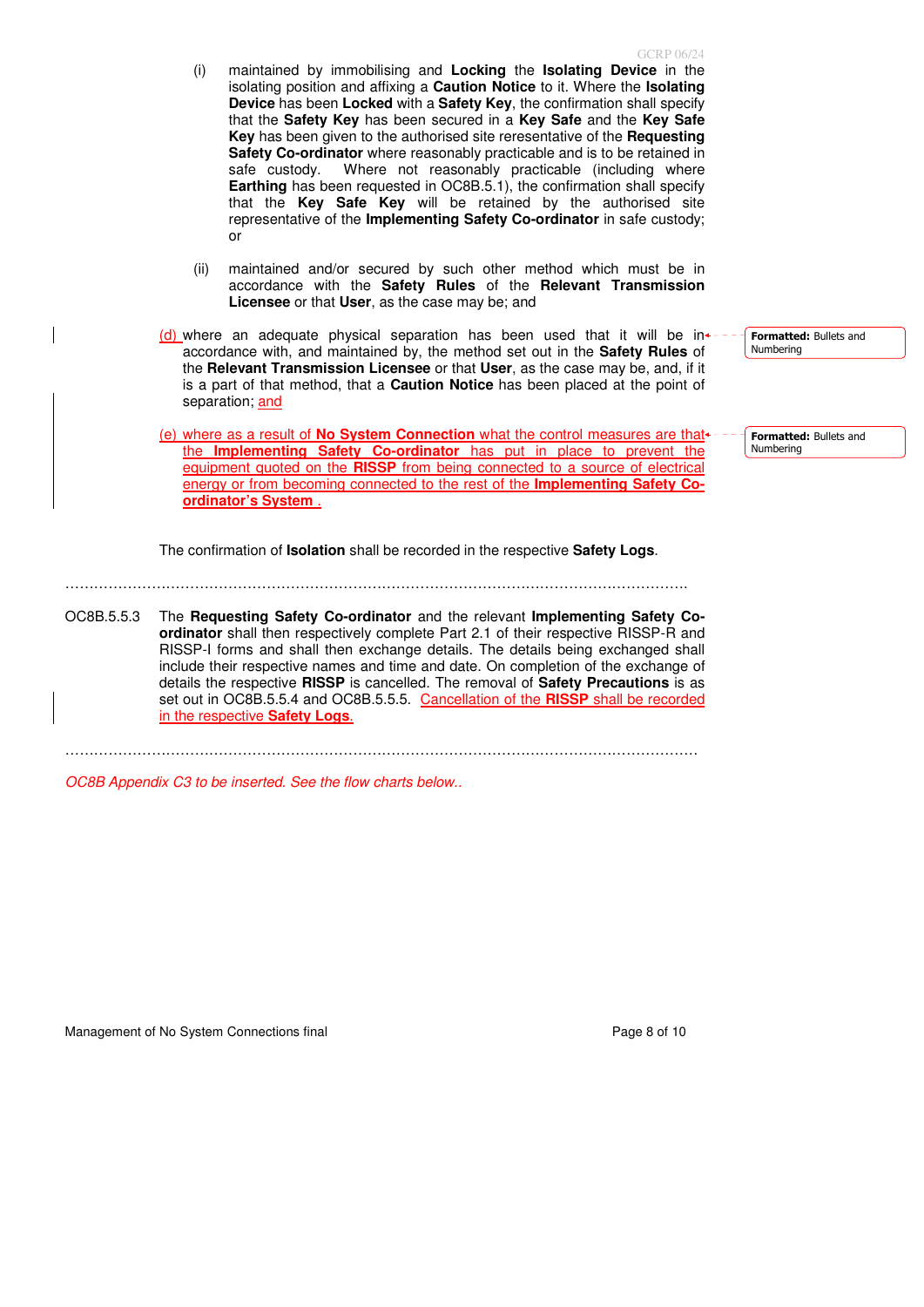



Management of No System Connections final example 20 and 20 and 20 and 20 and 20 and 20 and 20 and 20 and 20 and 20 and 20 and 20 and 20 and 20 and 20 and 20 and 20 and 20 and 20 and 20 and 20 and 20 and 20 and 20 and 20 a